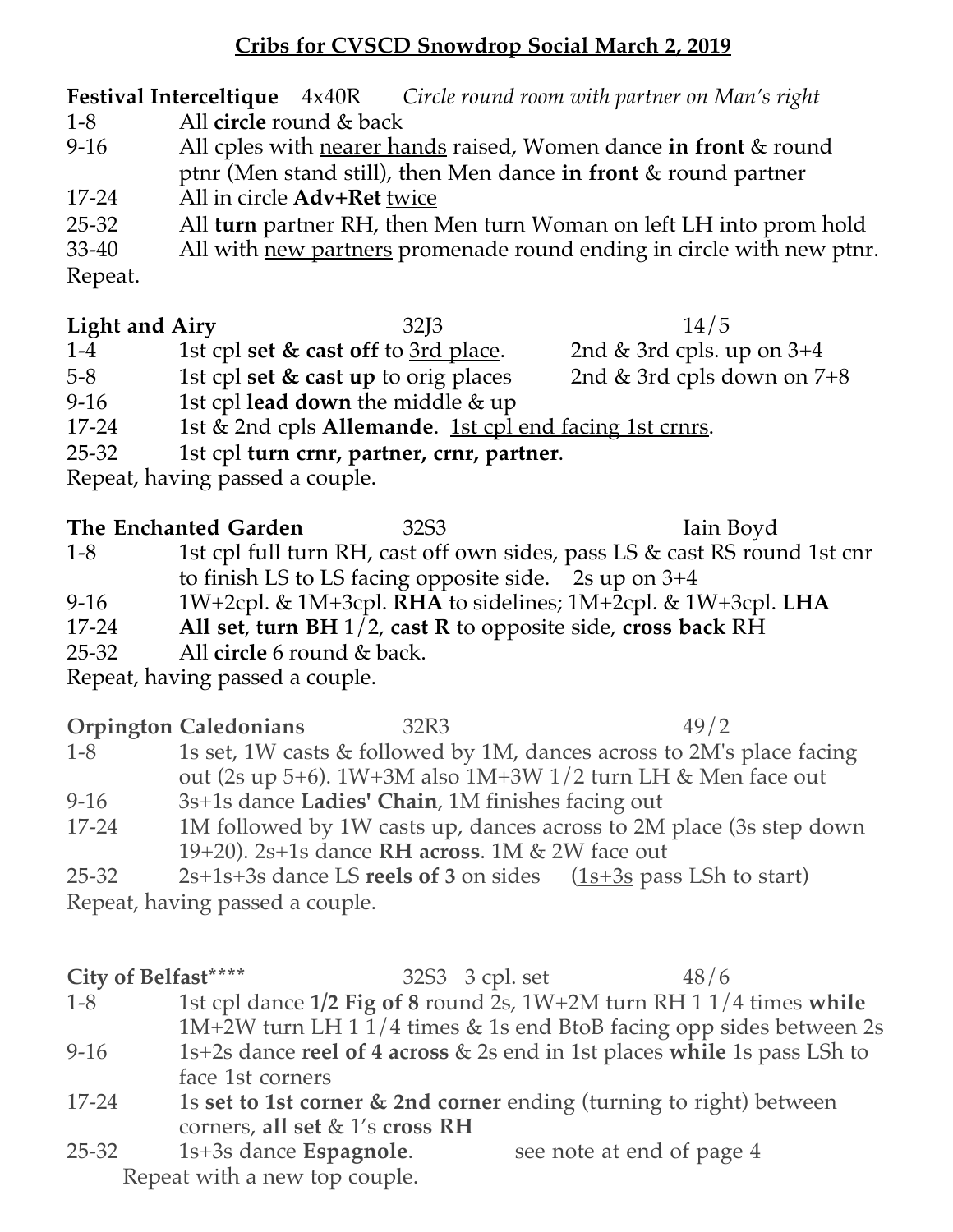## **The Nurseryman** 32J3 37/7

- 1-8 1st cpl. **set**, dance down between 2s, **cross** over RH; **cast off** behind 3s & **dance up** NH to end back to back, facing opp. sides. 2s up on 3+4.
- 9-10 2s, 1s & 3s, join hands as in double triangles and **set**.
- 11-12 1s dance out to sides  $&$  turn right about  $&$  face in, while, 2s  $&$  3s dance in & turn right about to face out (back to back with partners) {Triangle is now "**inverted**"}.
- 13-14 Join hands as in double triangles and **set.**
- 15-16 2s & 3s **dance out** to sides & turn right about to face in while 1s dance **in** and turn right about to face out.
- 17-20 1st M **right hands across** with 2nd & 3rd women while 1st W right hands across with 2nd & 3rd men. At end, 1st cpl. pass by the right.
- 21-24 1st W dances **left hands across** with 2nd & 3rd women, ending in the middle between 2s, all facing down, while 1st M dances with 2nd & 3rd men, finishing in the middle between 3's, all facing up.
- 25-28 2s, 1s & 3s **advance & retire**
- 29-32 1st cpl. turn **right hand** 1 1/4 times to 2nd place, own sides.

Repeat, having passed a couple.

|        | Ian Powrie's Farewell to Auchterarder**** | 128J4 Sq. | Hamilton leaflet |
|--------|-------------------------------------------|-----------|------------------|
| $\sim$ |                                           |           |                  |

- 1-8 All **circle** 8H round to the left & back
- 9-24 Women dance **in front** of ptnr & **behind** next Man, into **RHA**, in front of Man opp own ptnr, behind next Man, into **RHA**, back to place
- 25-32 All **Promenade clockwise** once round.
- 33-40 1s & 3s dance **cl'wise behind next cpl.**, Men dance past cpl as Women dance between cpl & both **end facing** that person; all **set & turn** RH to end facing them.
- 41-48 Dance **parallel reels of** 4
- 49-56 1s & 3s dance a full **Fig of 8** round the standing 2s/4s
- 57-64 1s & 3s dance **LH across**, and dance **back to places** (Men round & Women through the standing 2s & 4s)
- 65-96 2s  $&$  4s repeat bars 33-64
- 97-104 All **Promenade** counterclockwise
- 105-120 **Men** dance in front of ptnr & behind next Woman, into **LH across**, dance in front of Woman opp own partner & behind next W into LH across & back to place
- 121-128 All **circle 8H** round to the **right** & back.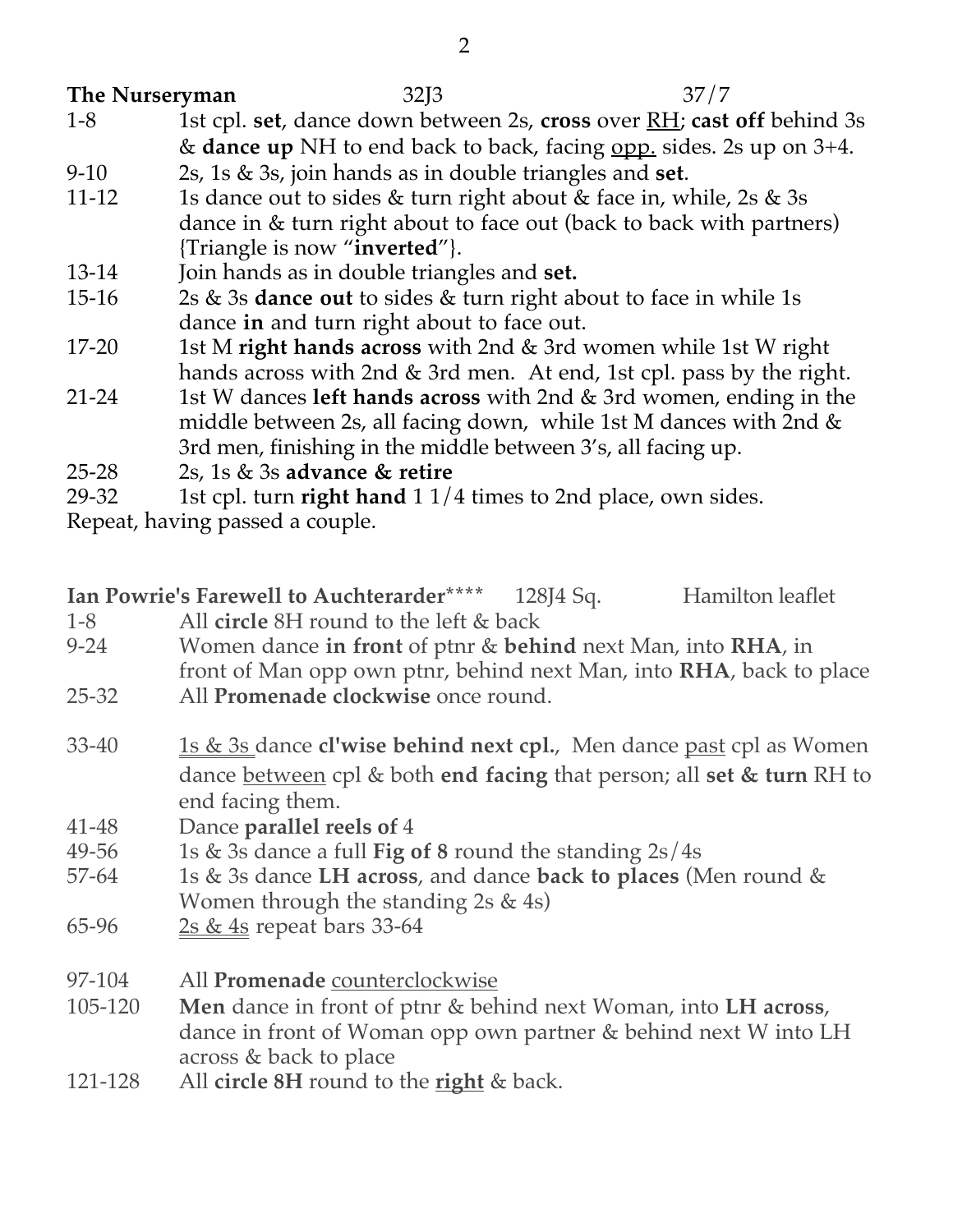**The Saint John River** 32S4 Edwards Centennial Col or New Brunswick Coll **1-8** 1W followed by ptnr **casts** 1 place, **crosses**, **casts down** behind 3rd Man, **crosses**, & **casts** behind 4th Woman & **crosses** to 4th place opposite sides **9-16** 1s **dance up NH** under arch made by 4s , **turn** BH 1 1/2, **dance up** under arch made by 2s to own places. **17-24** 1s **lead down** the middle, as 2s+3s+4s dance up the sides and follow. 4s **cast** from the top as the others **lead up and cast 25-32** All dance **BtoB** then 1s **change places** on sides with 2s RH, with 3s LH & 4s with RH.

Repeat with a new top couple.

### **Corn Rigs** 32R2 4/12 1-8 1st couple **cast of**f on own sides for 4 steps, turn inwards & dance up to orig. place.

- 9-16 1st couple dance a **figure of 8** around 2nd couple.
- 17-24 1st couple **lead down the middle & up**.
- 25-32 1st & 2nd couples **Poussette**.

Repeat, having passed a couple.

Break

**Antarctica Bound** 32J4 Scotia Coll. 1-8 1s+2s **cross RH**, **cast down 2** places, **cross RH** & **cast up** to places 9-16 3s+4s **cross RH**, **cast up** 2 places, **cross RH** & **cast back** to places 17-24 1s+4s **Adv+Ret** (diagonally),1s **cast** to 4th pl. as others step up (23+24) 25-32 **A**ll **circle 8H** round & back. Repeat with new top couple.

**Bill Little's Strathspey\*\*\*\*** 32S4 Goldring 3rd Bk. of Graded SCD 1-8 1s +3s **dance down** the middle for 2 steps, **turn 2H**, **dance up** to places & **cast down** 1 place. 2s + 4s step up on 7+8 End 2 1 4 3 9-16 2s+1s and 4s+3s dance **Strathspey Poussette** 17-24 1s & 3s **set**, **1/2 turn** partners RH & **dance out** to chase clockwise 1/2 way (to change places)

25-32 All **circle 8H** round & back. End 2 3 4 1

Repeat from new positions.